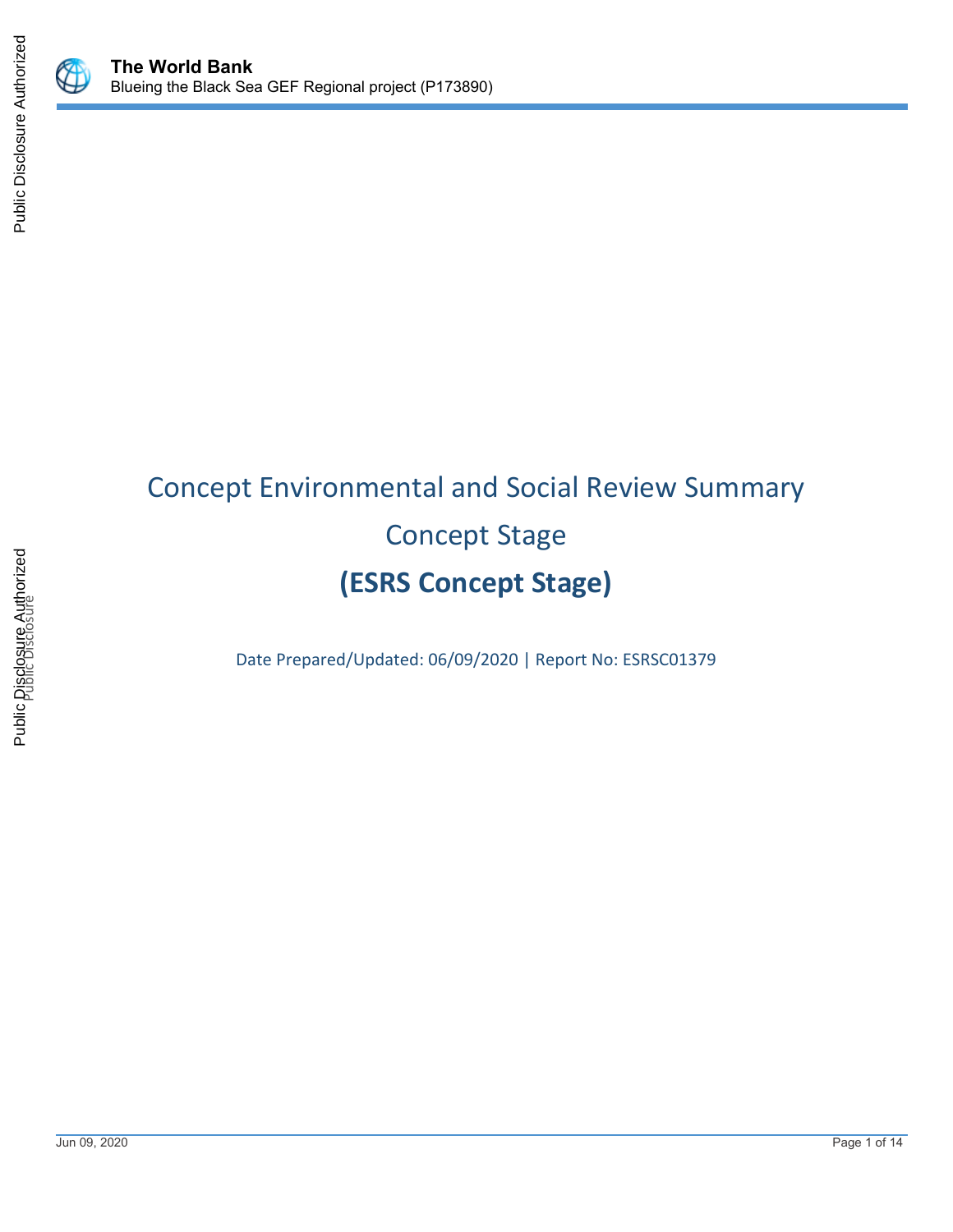

# **BASIC INFORMATION**

## **A. Basic Project Data**

| Country                                                  | Region                                                                                       | Project ID                      | Parent Project ID (if any)  |
|----------------------------------------------------------|----------------------------------------------------------------------------------------------|---------------------------------|-----------------------------|
| Europe and Central Asia                                  | EUROPE AND CENTRAL ASIA                                                                      | P173890                         |                             |
| Project Name                                             | Blueing the Black Sea GEF Regional project                                                   |                                 |                             |
| Practice Area (Lead)                                     | <b>Financing Instrument</b>                                                                  | <b>Estimated Appraisal Date</b> | <b>Estimated Board Date</b> |
| Environment, Natural<br>Resources & the Blue<br>Economy  | <b>Investment Project</b><br>Financing                                                       | 11/26/2020                      | 3/31/2021                   |
| Borrower(s)                                              | Implementing Agency(ies)                                                                     |                                 |                             |
| Organization of the Black<br>Sea Economic<br>Cooperation | Permanent International<br>Secretariat of Black Sea<br><b>Economic Cooperation</b><br>(BSEC) |                                 |                             |

## Proposed Development Objective(s)

The proposed Project Development Objective (PDO) is to strengthen economic, technical and communication tools to promote regional collaboration and private sector engagement for pollution prevention in the Black Sea.

| <b>Financing (in USD Million)</b> | Amount |
|-----------------------------------|--------|
| <b>Total Project Cost</b>         | 6.39   |

# **B. Is the project being prepared in a Situation of Urgent Need of Assistance or Capacity Constraints, as per Bank IPF Policy, para. 12?**

No

# **C. Summary Description of Proposed Project [including overview of Country, Sectoral & Institutional Contexts and Relationship to CPF]**

Addressing pollution issues is a major challenge for the sustainable development of the Black Sea in a post-COVID era. Prevention and reduction of water pollution is important for health and for healthier natural habitats. Many factors that condition our health are common to us all and come from the natural environment but are often overlooked within health systems. The proposed project would build on solid analytical works on pollution to identify innovative finance and business models that reduce the degradation of coastal and marine resources, providing strong evidence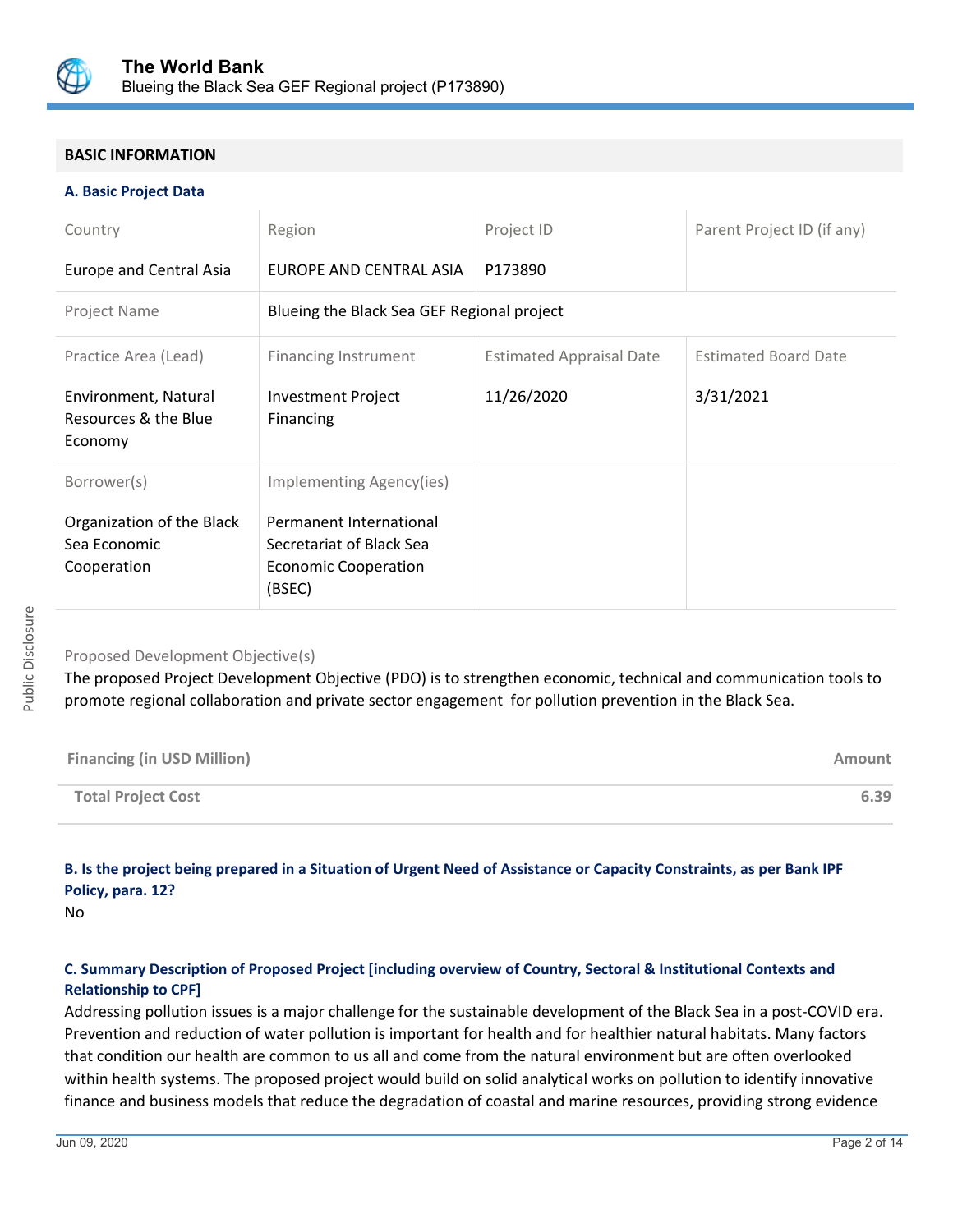

for effective "blue economy" approaches to maritime management sustaining an economy in support of marine ecosystem restoration and protection.

Design and theory of change. The proposed project would be a first step towards building the larger Blueing the Black Sea (BBSEA) Program to catalyze blue economy investments for the Black Sea. The BBSEA Program would have an Investment Component and an Analytical Component (Figure 1). The initial step of building a coherent BBSEA Program is focused on the Pillar 1 "Save the Sea" that is aiming at reducing pollution in the Black Sea. Two instruments are considered for the realization of these first step: (i) PROBLUE Regional Analytical Work, executed by the World Bank (US\$ 400,000) has been approved and will support national diagnostic on pollution and synthetize the results in a regional report and; (ii) the proposed GEF grant in an amount of US\$ 6.6 million, financed under the IW Water window. The project would tackle the root cause to achieve prevention, reduction and the control of pollution in the Back Sea which issues are linked to coordination and lack of economic tools and investments. In total, six categories of outputs have been identified for the project, including: (i) frameworks governing pollution assessed; (ii) investment plans for pollution prevention and circular economy prepared; (iii) cross-sectoral coordination mechanisms prepared; (iv) private sector awareness raised; (v) regional dialogue improved; (vi) communication outreach strengthened; (vii) sustainable business standards and guidelines prepared; (viii) eco-business grants provided through competition; (ix) investment prepared, (x) BSEC capacity strengthened. The project would also include a transversal activity encompassing the regional level, engaging with all the Black Sea countries in a constructive dialogue. In the medium-term, the project would help to create more incentives for public and private investments for pollution reduction all leading to the longer-term outcome of an improved environmental status of the Black Sea with increased economic and social benefits for the population.

Component 1. Improved national and regional frameworks for pollution prevention and reduction (GEF US\$ 2,1 million): The project would build on the on-going and planned national investments for rural development, wastewater treatment and rivers basin and coastal zone management as well as current institutional reforms that may present further opportunities for improved coordination. Good policy and governance at the national and regional levels are an indispensable basis for further developing the blue economy in the region. The component would provide an assessment of the current national policy and legal framework, examining the compliance with regional regulations / conventions on pollution related to water management, agriculture, aquaculture, tourism and shipping. It would provide recommendations for legislative and administrative reforms at national and municipal levels, aligning with regional engagements for improved coordination between sectoral agencies and for pollution control. The component would include national plans for pollution reduction and circular economy (including financing, targets and monitoring) through an established dialogue with the countries and key regional stakeholders, in compliance with relevant regional frameworks and international instruments. The project would also support strengthened framework for Blue Economy with supporting cost-effective coordination and harmonization of agreed actions (that would be identified during the project preparation) that would further support the implementation of the CMA and SRIA. Finally, the project would facilitate the regional dialogue with strengthened regional cooperation between the BSC, BSEC, GFCM and enhance BSEC performance (financing of activities and participation) including through the IW:LEARN Platform.

Component 2. Strengthen public private partnership and innovative financing (GEF US\$ 4.0 million). The proposed project would look at establishing a momentum and incentives to reduce pollution and invest in pollution reduction technology, innovation and finance. The project would support the Development of sustainable business standards and guidelines in agriculture, aquaculture, tourism, shipping and water management would be developed based on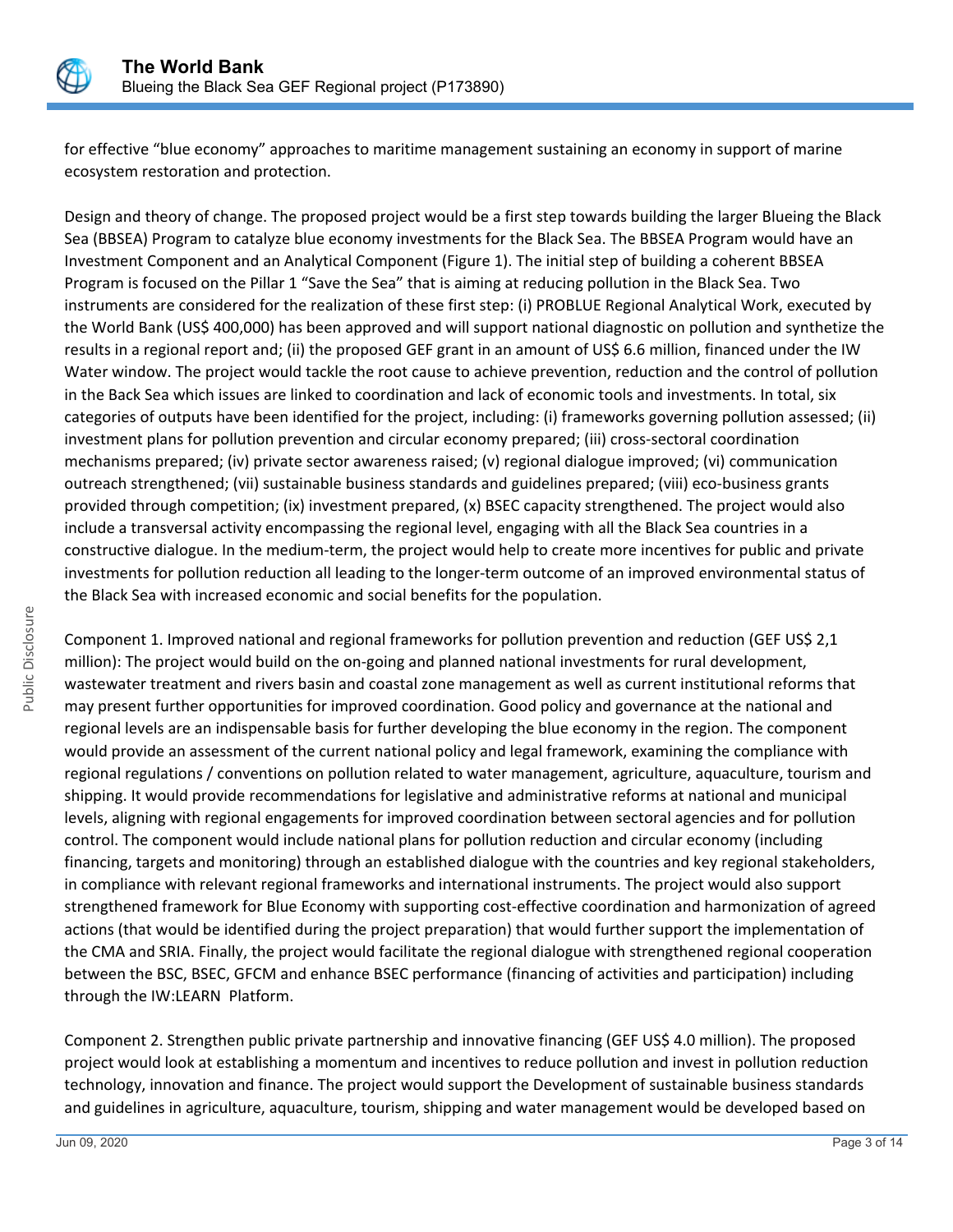

international best practices. Models from investments into nature-based solutions would be also used. Capacity building in banking and innovative financing would be provided through trainings on green technology investments, focusing on pollution reduction and prevention targeting regional financial/investment organizations such as the BSTDB and or the BSEC Business Council. At the national level, relevant banks / investors would be convened for participation. Eco-Business Competition and Grants would be organized, engaging public agencies, local authorities, private sector and youth programs from the Black Sea region to promote eco-sustainable business practices, innovation and finance supporting pollution reduction. Best practices and innovations for pollution reduction would be selected for further implementation and financing through grants. Various rounds would be organized throughout the project duration, including a competition open for women led SME as well as for young entrepreneurs. Rounds would be organized in each country as well as a regional final round. The project would support the preparation of a investment (e.g. identification and pre-feasibility study) in at least one of the beneficiary country. The support would target investments for waste water treatment, water depollution, water recycling, etc. Circular economy models focusing on pollution prevention and reduction could be also explored for the selection of the investment.

Component 3. Project Management (GEF US\$ 0.3 million). This component would aim to ensure the project efficiency and efficacy through the establishment of a satisfactory monitoring and management system as well as the maintenance of the project's participation and consultation mechanisms. This component would support the project executing entity in charge of the technical implementation, financial management and procurement, overall monitoring of project results, production of progress reports, and safeguards compliance, including the establishment of a culturally appropriate grievance redress mechanism.

## **D. Environmental and Social Overview**

D.1. Detailed project location(s) and salient physical characteristics relevant to the E&S assessment [geographic, environmental, social]

The Black Sea is a nearly enclosed and zonally elongated basin with a surface area of 423,000 km2 and has a limited interaction with the Aegean Sea through the Turkish Straits System. The Black Sea is bordered by Ukraine, Romania, Bulgaria, Turkey, Georgia and Russia. It is supplied by a number of major rivers such as Danube, Dnieper, Don, Rioni, Kodori and Inguri Chorokh, Kizilirmak, Yesilirmak, Sakarya, Southern Bug and Dnister. Other than those, many other countries' watersheds drain into the Black Sea. The Black Sea is highly sensitive to anthropogenic impacts due to the huge catchment area and almost landlocked nature. The diversity of species of Black Sea fauna is approximately three times lower compared to Mediterranean, due to natural factors. The thin upper layer of marine water (up to 150 m) supports the unique biological life in the Black Sea ecosystem. The deeper and more dense water layers are saturated with hydrogen sulfide, that over thousands of years, accumulated from decaying organic matter in the Black Sea.

The environmental quality of the Black Sea has been declining significantly, with peak nutrient pollution causing eutrophication, plastics and marine litter. The climate change is likely to exacerbate erosion, flooding and environmental quality of the Black Sea. The most significant process causing degradation of the Black Sea has been the massive over-fertilization by nitrogen and phosphorus compounds, coming largely from agricultural, domestic and industrial sources. Sewage discharge and oil pollution pose a threat to human health and in some cases hamper the development of sustainable tourism and aquaculture.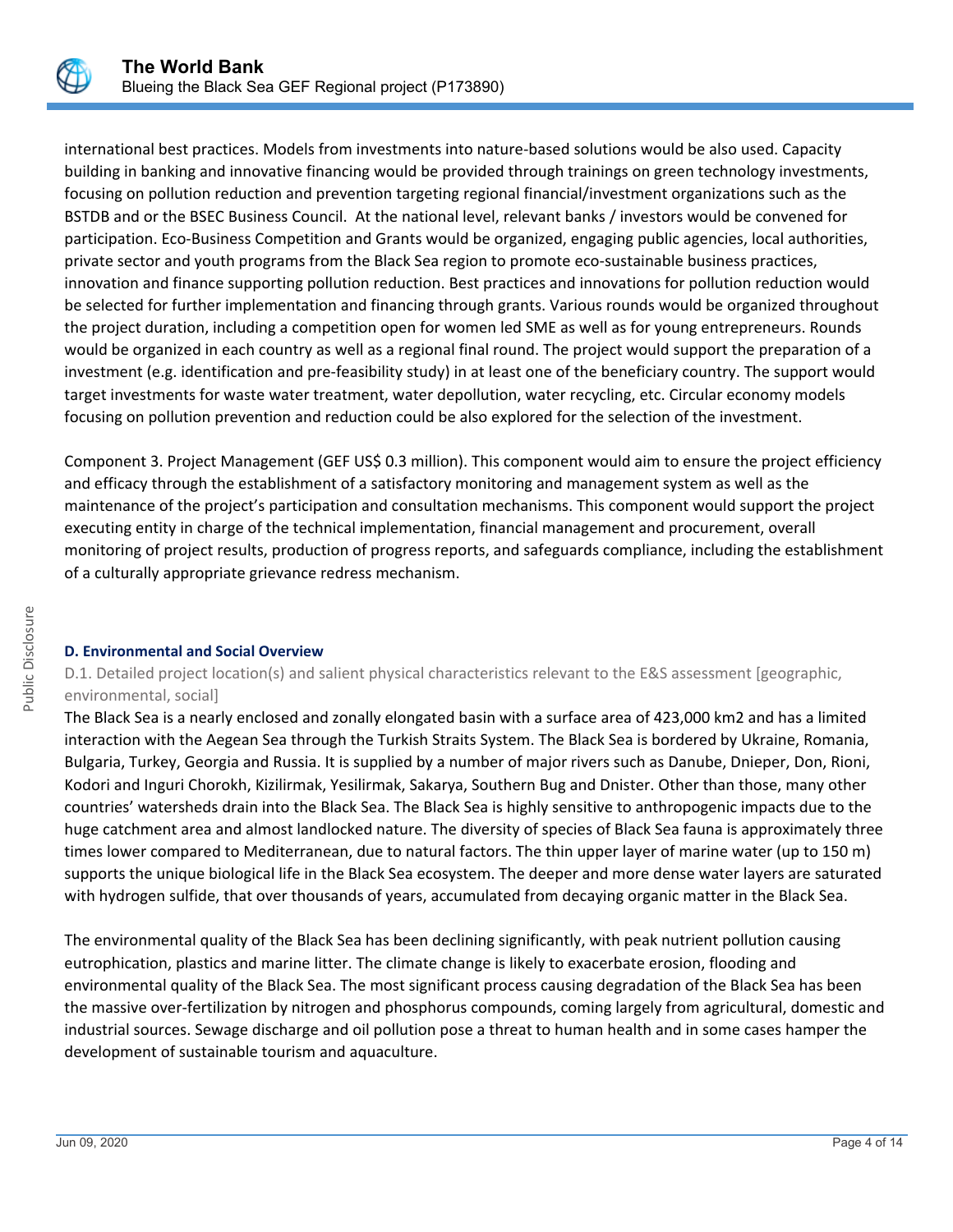

For protection and improvement of the status of the Black Sea, Bucharest Convention on the Protection of the Black Sea Against Pollution has been signed by Georgia, Turkey, Russia, Bulgaria, Romania and Ukraine in 1992. The Commission on the Protection of the Black Sea Against Pollution has been established for implementation of the Convention. Since then Strategic Action Plan (SAP) has been established and implementation status reports and State of Environment (SoE) reports have been prepared. The Black Sea SAP, lastly updated in 2009, describes policy actions and management targets required to meet the major environmental challenges faced in the Black Sea. The Black Sea Integrated Monitoring and Assessment Program provides sound and scientific data and information flow underpinning SoE of the Black Sea and implementation of the SAP for Environmental Protection and Rehabilitation of the Black Sea. According to the latest SAP revised in 2009, the main environmental challenges for the Black Sea are: (a) the preservation of the commercial marine living resources, (b) the conservation of Black Sea biodiversity and habitats, (c) eutrophication reduction and ensuring good water quality for human health, (d) recreational use and aquatic biota.

The population of the greater Black Sea basin is more than 160 million people. The Black Sea is an important yearround transportation artery, linking the eastern European countries with world markets. Fish constitute the most widely utilized biological resource of the Black Sea. The main economic sectors and sources of livelihoods include tourism, acquculture including fishing, coastal agriculture, and shipping industry. The social landscape of the Black Sea basin is very diverse including various country contexts with different gender and citizen participation and social inclusion issues. These social issues including the identification of vulnerable and disadvantaged social groups dependent on natural resources in Black Sea, assessment of the negative impact of environmental degradation on their livelihoods as well as potential means to mitigate such impact, will be assessed within the scope of SESA so that project activities will be implemented taking them into account.

## D. 2. Borrower's Institutional Capacity

The project will be executed by the Black Sea Economic Cooperation (BSEC). BSEC is a multilateral political and economic initiative aimed at fostering interaction and harmony among the Member States . It serves as a forum for cooperation in a wide range of areas for its 12 Member States. BSEC was launched as a regionally owned initiative, when the Heads of State and Government signed the Summit Declaration and the Bosporus Statement on 25 June 1992, in Istanbul. Agriculture and agro-industry, culture, education, emergency assistance, energy, environmental protection, exchange of statistical data and information, science and technology, SMEs, tourism, trade and economic development and transport are some of the fields of cooperation within the framework of the Organization.

For each cluster, BSEC has established Working Groups (WG). WG on Environmental Protection is composed of relevant ministries from member states and meets regularly. The WG on Environmental Protection is responsible for promoting integration of environmental protection into economic and social policies of the Member States, as well as the development of innovative, environmentally friendly and resource saving technologies, sustaining the development of environmental cooperation in integrated coastal zone management, marine environment, water protection etc in the region. BSEC also has permanent staff collaborating with WGs to execute their activities.

The Project's governance structure includes a Regional Project Steering Committee (RSC), the BSEC as the project executing entity and national agencies. BSEC will enter into implementation arrangement with each national agency for the execution of national level activities in Georgia, Moldova, Turkey and Ukraine. The national agencies include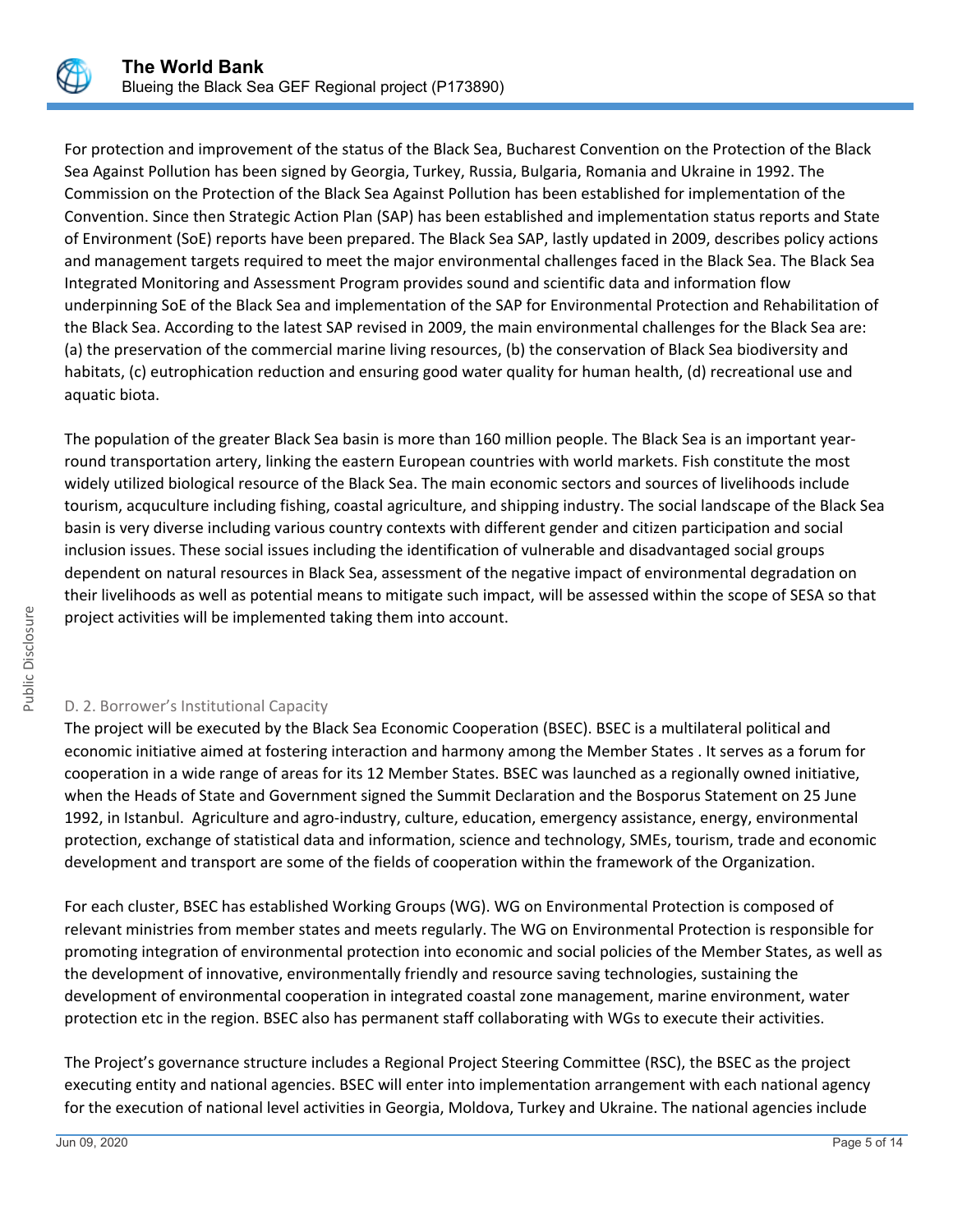

the Ministry of Environmental Protection and Agriculture of Georgia, Ministry of Agriculture, Regional Development and Environment in Moldova, the Ministry of Environment and Urbanization and the Ministry of Agriculture and Forestry in Turkey and the Ministry of Energy and Environment Protection in Ukraine. The RSC will be comprised of representatives of the relevant national ministries providing policy level and strategic guidance, ensuring linkages to sectoral policies and programs, assisting in the resolution of any inter-sectoral conflicts, and debating and suggesting improvements in project strategy and operations, among other issues. The project executing entity will be responsible for coordination, supervision and monitoring of project implementation, as well as procurement and financial management and monitoring, including approving and tracking the distribution of funds. The national agencies will provide technical guidance for the overall implementation of the project in consideration of the RSC observation and in support of the project executing entity.

BSEC has no prior experience in GEF funded projects, however, five projects in the field of environmental protection were financed under the BSEC Project Development Fund. BSEC has no prior experience working with the ESF. Therefore, BSEC will hire have environmental and social specialists to be able to implement the requirements of the ESF. BSEC will need to establish enough capacity to assess the environmental and social potential risks, and to develop and implement an Environmental and Social Management Framework (ESMF), Terms of Reference (ToR) associated with the relevant activities in consideration of the requirements of the ESF, and monitoring implementation.

# **II. SCREENING OF POTENTIAL ENVIRONMENTAL AND SOCIAL (ES) RISKS AND IMPACTS**

# **A. Environmental and Social Risk Classification (ESRC) Moderate Social Risk Classification (ESRC) Moderate** Moderate

## **Environmental Risk Rating Moderate School School School School School School School School School School School School School School School School School School School School School School School School School School Scho**

The Environmental risk is assessed as Moderate. The project will generally result in positive environmental and social impacts in the Black Sea region by providing assessment of national policies and legal frameworks, development of national plans for pollution reduction and circular economy, strengthened framework for blue economy and enhancing regional dialogue in the Black Sea Basin.The impacts associated with sustainable business standards for agriculture, aquaculture, tourism, shipping sectors and action plans for participation countries are anticipated to be positive, including but not limited to conservation of aquatic species, improved water use and treated wastewater quality, reduced soil pollution. In the absence of environmental and social measures, the associated adverse impacts could be increased water pollution and reduced water quality, increased deterioration of habitats and respective species and unsustainable use of natural resources. These impacts and respective mitigation measures and opportunities to increase the quality will be addressed through SESA. The investment component of the project will include innovation grants in pollution reduction and potential preparation of a pre-feasibility study. The potential impacts associated with such activities (waste generation and management, energy use, noise, dust emissions and occupational health and safety) could be temporary and reversible, low in magnitude and site specific which can be easily mitigated through good management practices. Those will be considered within the scope of the ESMF, ToRs and site specific environmental and social assessment documents. The instruments will consider not only the requirements of the ESSs but also World Bank Group (WBG) General and industry-specific Environmental Health and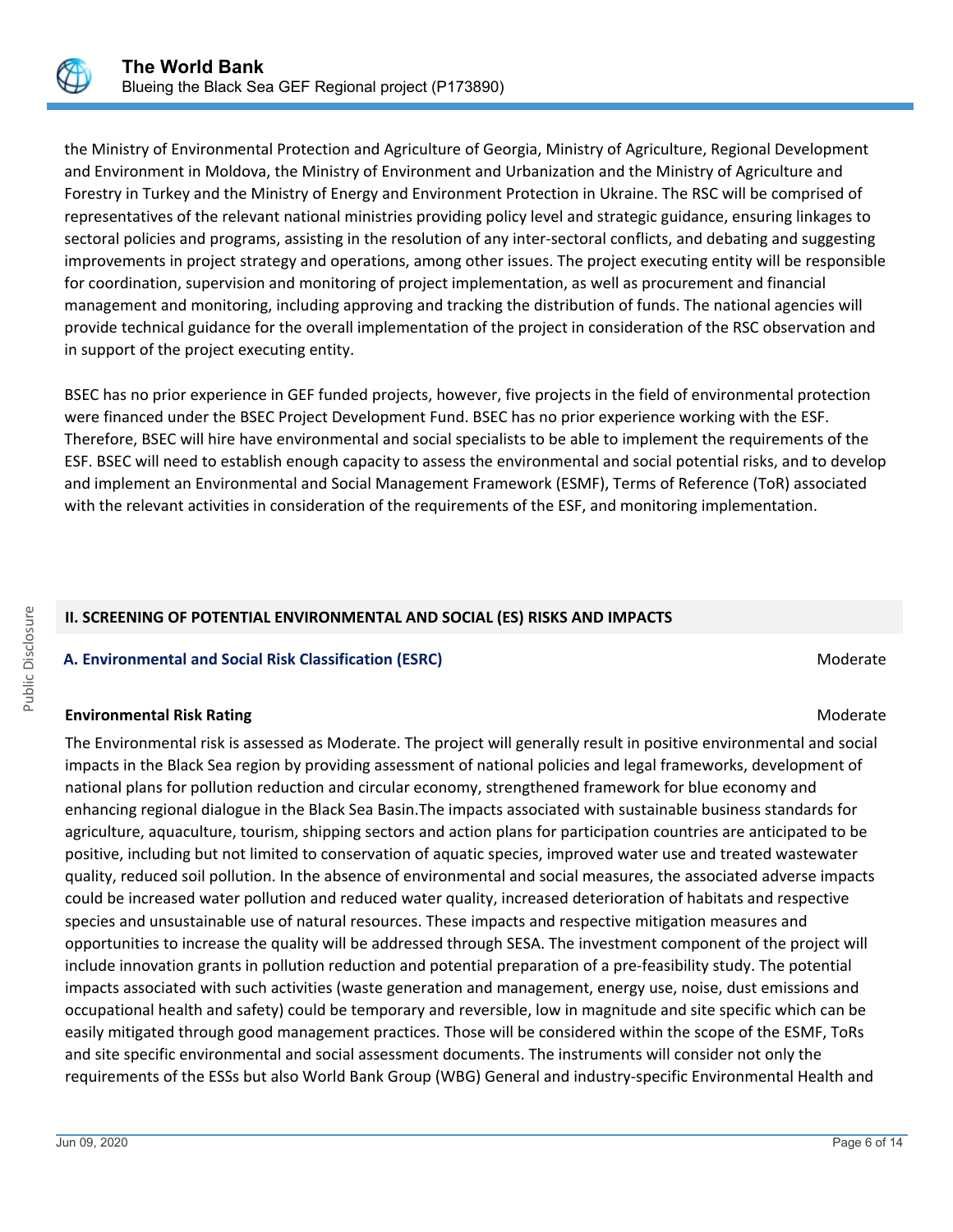

Safety (EHS) Guidelines where necessary as well as other international best practices, including IFC Performance Standards and European Investment Bank's (EIB) Environmental and Social Principles and Standards.

#### **Social Risk Rating Moderate** Museum of the Control of the Control of the Control of the Control of the Control of the Control of the Control of the Control of the Control of the Control of the Control of the Control of th

Social risk is assessed as Moderate. Social impacts are expected to be minimal, localized and reversible, since the project activities are designed to generate positive results for pollution reduction and to strengthen policy coordination around Black Sea sustainable management. The project will not finance activities which require land acquisition or involuntary resettlement, impact on cultural heritage, nor those involving child and forced labor. These risks and impacts will be part of the exclusion list. Labor and community health and safety risks are anticipated to be low to moderate, and may include impacts such as dust, noise, temporary traffic disruptions, and occupational health and safety risks associated with small - scale civil/installation works. The project will not finance any large civil works, therefore impacts will be temporary, reversible and easily managed with mitigation measures included in ESMF and sub-projects E&S documents. Labor influx is not expected to be associated with grant funded activities, and sexual exploitation and abuse (SEA) and sexual harassment (SH) risks are anticipated to be low. The Project will develop extensive stakeholder engagement program with diverse stakeholders in participating countries, and will rely on participatory approach and active consultation in selection of grant supported activities. While BSEC does not have previous experience with ESF, the ministries of project participating countries including Turkey, Georgia, Ukraine and Moldova have the experience with implementation of the WB funded projects. While the project inherent activities will create overall positive social impacts, and have limited and temporary negative impacts, the project is rated Moderate due to complex stakeholder landscape involving diverse contexts of four countries.

# **B. Environment and Social Standards (ESSs) that Apply to the Activities Being Considered**

## **B.1. General Assessment**

## **ESS1 Assessment and Management of Environmental and Social Risks and Impacts**

## *Overview of the relevance of the Standard for the Project:*

This standard is relevant. Almost all the activities within the scope of the project will result in positive environmental and social impacts through strengthened governance for improvement of the environmental status of the Black Sea. The policy and capacity development activities will result in indirect positive impacts, such as conservation of aquatic species, improved water use and treated wastewater quality, reduced soil pollution, while the investment component of the project might cause impacts such as waste generation and management, energy use, noise, dust emissions and occupational health and safety (OHS) which could be temporary and reversible, low in magnitude and site specific which can be easily mitigated through good management practices. The risks and impacts associated with the project components will be addressed through (a) a Strategic Environmental and Social Assessment (SESA), which will be prepared during implementation, (b) an Environmental and Social Management Framework (ESMF), which will be developed before appraisal.

A Strategic Environmental and Social Assessment (SESA) of national action plans will be conducted during implementation in light of ESS1 through 10 in order to inform project design and activities. This will integrate ESF requirements into the assessment of the current national policy and legal framework, development of national plans for pollution reduction and circular economy and strengthened framework for Blue Economy across the region. The SESA will be identifying and assessing key environmental issues and opportunities associated with the project development and the mitigation measures that will be integrated into the national action plans and sustainable business standards to be developed. The SESA will analyze the national frameworks for environmental and natural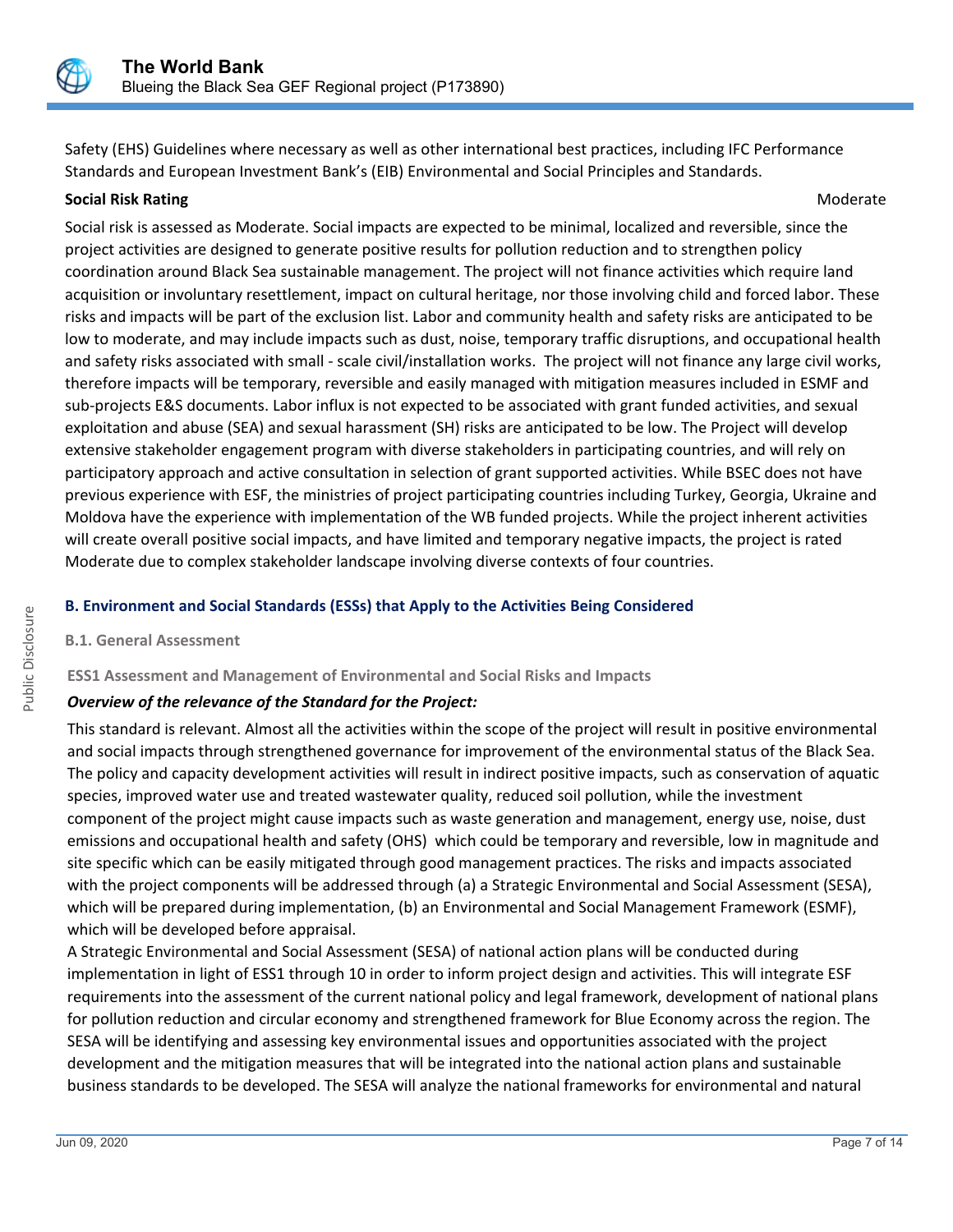

resources assessment and management, pollution reduction, the context of the identified sectors and contribution to the Black Sea Basin environmental problems, formulate alternatives and mitigation strategies, and highlight opportunities for sustainable use of natural resources, and therefore enhance the decision-making process. The SESA will be developed, publicly disclosed and consulted with relevant stakeholders throughout project implementation. The project will include a competition for best practices and innovations for pollution reduction which will be selected for further implementation and financing through grants. These can include grey solution such as collection and storage systems for manure, waste water or ship's black water, filtration technologies and conversion of polluting industrial activities; green solution such as plantation and ponds filtering contaminants, afforestation of degraded lands and circular systems, and financial solution such as performance-based incentive for farmers. The rules and procedures environmental and social impacts associated with such activities including waste management, noise, dust, energy use, OHS risks will be described within the scope of the ESMF which will be the governing document for the specific project interventions to screen environmental and social risks, and present response measures or instruments that can be applied to avoid or mitigate potential impacts. The ESMF will be developed and disclosed and consulted with the relevant stakeholders in all participating countries, prior to project appraisal. The ESMF will propose the form of the Environmental and Social Management Plans (ESMP) that will be prepared on sitespecific basis for assessment and management of the environmental and social risks and impacts of the investments to be granted through the project. The potential risks described in the ESMF will be further detailed in the sitespecific ESMPs. The call for proposals for the projects that will be supported will include exclusion criteria, and prior SESA preparation, additional criteria and thresholds will be identified in consultation with the participating countries and BSEC which has a regional mandate and sensitivity to basin level activities. The ESMF will specify that projects which will have adverse impacts on sensitive areas with respect to biodiversity, cultural heritage and land acquisition will not be eligible for financing.

The project may support preparation of a future potential WB investment though identification and preparation of a pre-feasibility study in at least one country. The study may address investments such as wastewater treatment, water depollution, and water recycling. Detailed designs will not be supported under the project. If pre- feasibility study would be supported under the project, it will integrate requirements of the ESF into its ToR, since such investments can pose risks associated with civil works such as waste generation, noise, dust and OHS and potential operational risks. The pre-feasibility study will be identified during project implementation, and the ToR would be prepared and approved by the Bank during project implementation. Findings of a Bank supported ASA on Blueing Black Sea (P173334) may inform the identification of pre-feasibility study.

The overall social impact of the project is expected to be positive leading to sea pollution reduction, enhancement of business standards in sectors such as agriculture, aquaculture, tourism and shipping , and empowerment of local communities and NGOs to participate in local pollution prevention activities. The project grant facility will not finance activities which require land acquisition or involuntary resettlement, impact on cultural heritage, nor those involving child and forced labor. These risks and impacts will be part of the exclusion list. Labor and community health and safety risks are anticipated to be low to moderate, and may include impacts such as dust, noise, temporary traffic disruptions, and OHS risks associated with small-scale civil/installation works. The project will not finance any large civil works, therefore impacts will be temporary, reversible and easily managed with mitigation measures included in ESMF and sub-projects E&S documents. Labor influx is not expected to be associated with grant funded activities, and SEA/SH risks are anticipated to be low. The Project will develop extensive stakeholder engagement program with diverse stakeholders in participating countries, and will rely on participatory approach and active consultation in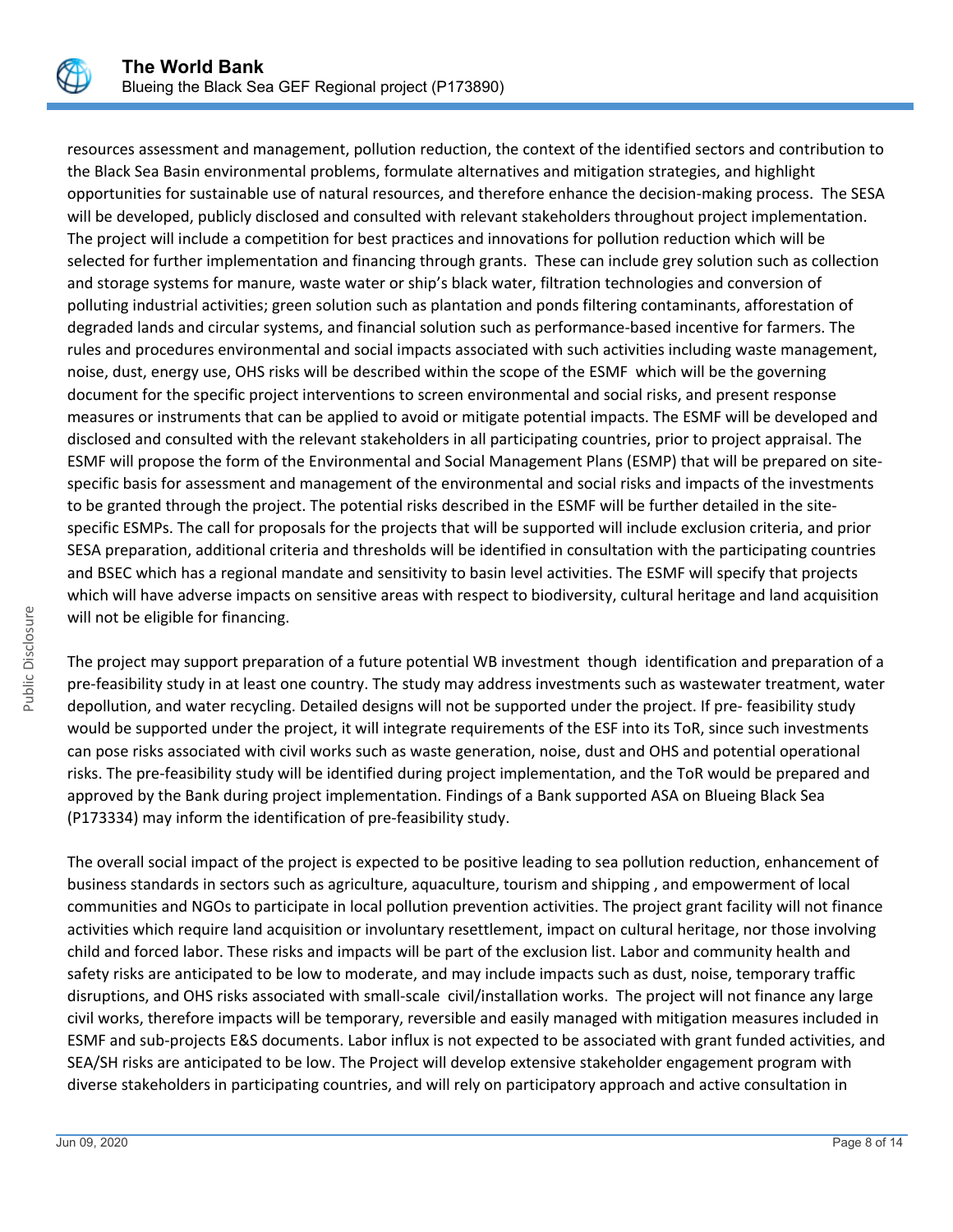

selection of grant supported activities. Grant-funded activities will aim to target a certain percentage of women-led businesses/activities and support youth inclusion. The criteria for inclusion of women and youth will be further developed during project preparation.

The SESA of national action plans will include a social assessment which will analyze social risks and impacts in the Black Sea basin and opportunities resulting from investments in the basin, including the identification and assessment of stakeholders, assessment of the national legal and institutional framework for addressing social risks, contextual risks in beneficiary countries, socio-economic profile of communities in the Black Sea basin project participating countries, mapping of land use, sources of livelihoods and prevalent economic activities. This assessment will inform project supported activities and investments. At this stage it is expected that vulnerable groups would include households whose livelihoods mainly depend on sea-related activities such as fishing; women, youth, poor households, and persons stemming from conflict affected regions (IDPs) in some participating countries. The SESA will identify any other vulnerable groups and the need to differentiated approach to certain groups. Generic SESA TOR will be prepared before appraisal.

A stakeholder mapping will be conducted to inform the SEF and SEPs, as well as core project activities, which will inform SESA process to be conducted during implementation.

## **Areas where "Use of Borrower Framework" is being considered:**

The use of Borrower Framework is not being considered.

## **ESS10 Stakeholder Engagement and Information Disclosure**

The standard is relevant. Project activities will take place in Turkey, Georgia, Ukraine and Moldova. While the BSEC will have overall responsibility for project implementation, including the implementation activities in each country in coordination with national agencies. This may lead to the risk of complex stakeholder coordination, which will be addressed in project design and in SEF and SEPs. The exact locations of innovation grants, which will be implemented by each beneficiary country are not known at this stage. The BSEC will prepare the SEF (Stakeholder Engagement Framework) which will outline the engagement approach for both project affected parties (PAPs) and other interested parties (OIPs). SEF will outline general principles and a collaborative strategy to identify stakeholders and plan for an engagement process in accordance with ESS10. The SEF will also assess any existing mechanisms for coordination between BSEC and member countries, and include additional steps towards facilitating coordination between them in implementing the project activities, to address the risk of complex stakeholder coordination. BSEC and country agencies will agree on the implementation arrangements for stakeholder engagement at the country level, including preparation of country specific Stakeholder Engagement Plans (SEPs) for the set of subprojects (investments). SEF will be prepared and disclosed and before Appraisal, and consulted upon before Appraisal conclusion. Country-specific SEPs will be prepared, disclosed and consulted upon before the start of any activities in each country. The SEF and respective SEPs will inform the SESA process to be conducted during implementation by identifying key stakeholders (both regional and country levels) and establishing a platform for meaningful engagement with them throughout the project life.

The initial assessment indicated that the direct stakeholders include the Ministry of Environmental Protection and Agriculture of Georgia, Ministry of Agriculture, Regional Development and Environment in Moldova, the Ministry of Environment and Urbanization and the Ministry of Agriculture and Forestry in Turkey and the Ministry of Energy and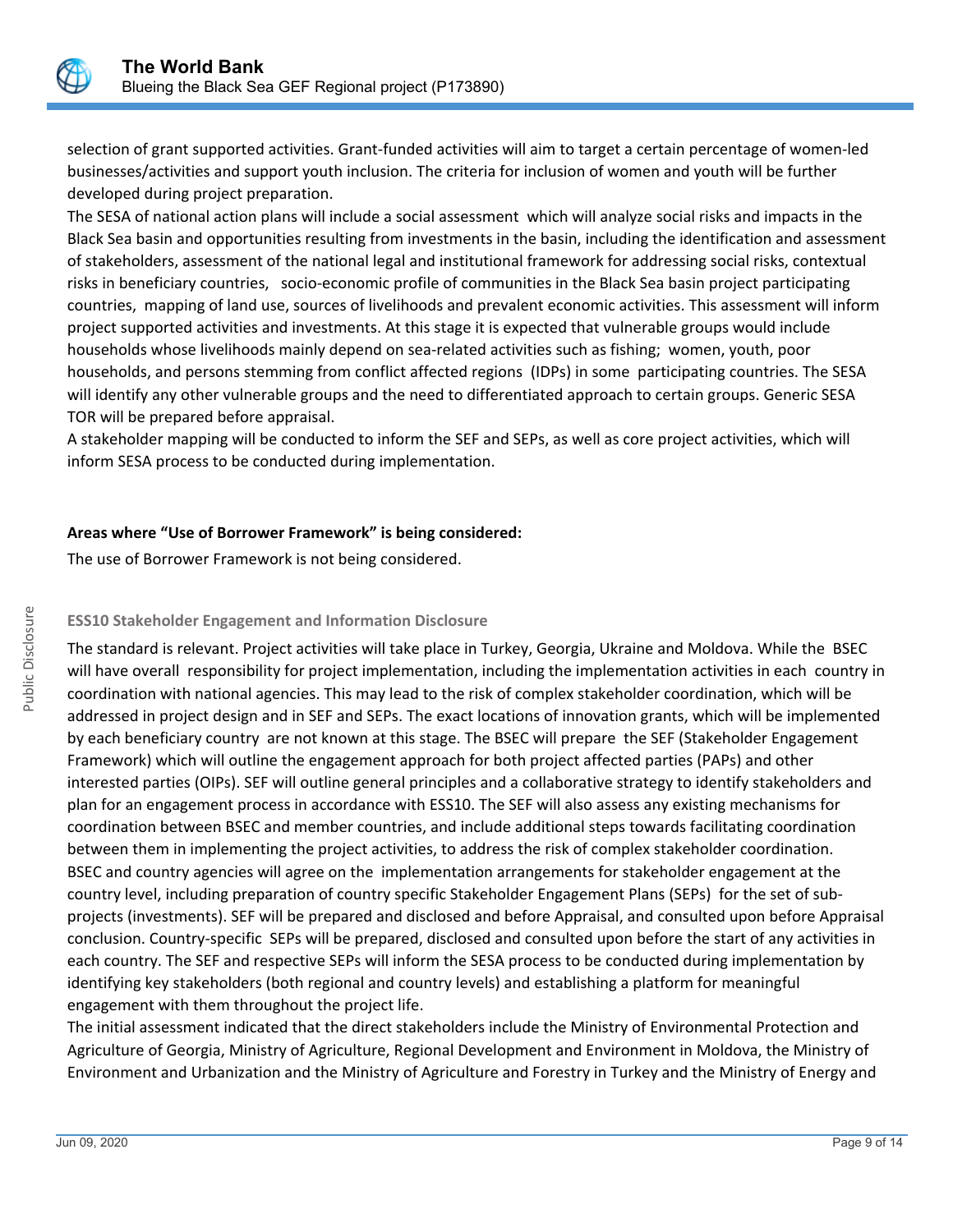

Environment Protection in Ukraine, local municipalities in the Black Sea basin in beneficiary countries, local business associations in agri and aquaculture, tourism and shipping, local NGOs to be involved in the grant financed activities. Additional stakeholder groups will be identified during project preparation, and special attention will be dedicated to the identification of vulnerable groups among stakeholders. The SEF and subsequent SEPs preparation process will identify additional direct and indirect stakeholders, particularly at the local level.

The SEF will lay out a strategy to identify and map key stakeholders. The SEP will present modalities of engagement that are tailored to the needs and characteristics of each stakeholder group. The implementing agencies will ensure that all consultations are inclusive and accessible (both in format and location) and carried out through channels that are suitable in the local context. The SEF and specific SEPs will be disclosed to the public, but continue to be updated throughout the implementation phase.

The SEF will include the principles and guiding procedures for Grievance Redress Mechanism (GRM) to address all types of grievances, both environmental and social, that relate to the project, while country specific SEPs will propose detailed country and culturally sensitive GRMs.

## **B.2. Specific Risks and Impacts**

**A brief description of the potential environmental and social risks and impacts relevant to the Project.**

**ESS2 Labor and Working Conditions**

The standard is relevant. It is anticipated that the project will involve direct and contracted workers. ESMF preparation will assess the relevance of primary supply chain workers. It is not expected that project would engage community workers.

Direct workers will include: a) BSEC staff assigned to work on the project, and b) technical consultants engaged by BSEC.

BSEC is a multilateral agency and terms and conditions of their staff are regulated by the Regulations for the Staff of the Permanent International Secretariat of the Organization of the Black Sea Economic Cooperation, which is disclosed on BSEC website. These regulations, which are aligned with the requirements of ESS2, will continue to apply to BSEC staff. Technical consultants funded under the project will be hired following World Bank procurement procedures.

Contracted workers may include employees of firms hired to carry out technical and policy studies, training and capacity building activities, and workers of firms and organizations engaged to carry out grant - funded activities. Labor management procedures will be prepared to assess, and guide overall labor risks in the project, including country specific labor risks and procedures to manage sub-projects. Depending on the nature of activities in each country, LMP can be prepared as a part of ESMF and/or ESMP.

It is anticipated that labor risks will be mainly associated with OHS issues associated with small grants. These risks and impacts will be addressed in the ESMF and in site specific ESIA/ESMP as relevant. WB EHS Guidelines will be included in the ESMF and followed during project implementation.

 Child and forced labor risks are not anticipated and these activities will be include in the project Exclusion List. LMP will include proposed Code of Conduct to address SH/SEA risks.

Business standards and guidelines which will be developed under Component 2 will include principles of ESS2.

**ESS3 Resource Efficiency and Pollution Prevention and Management**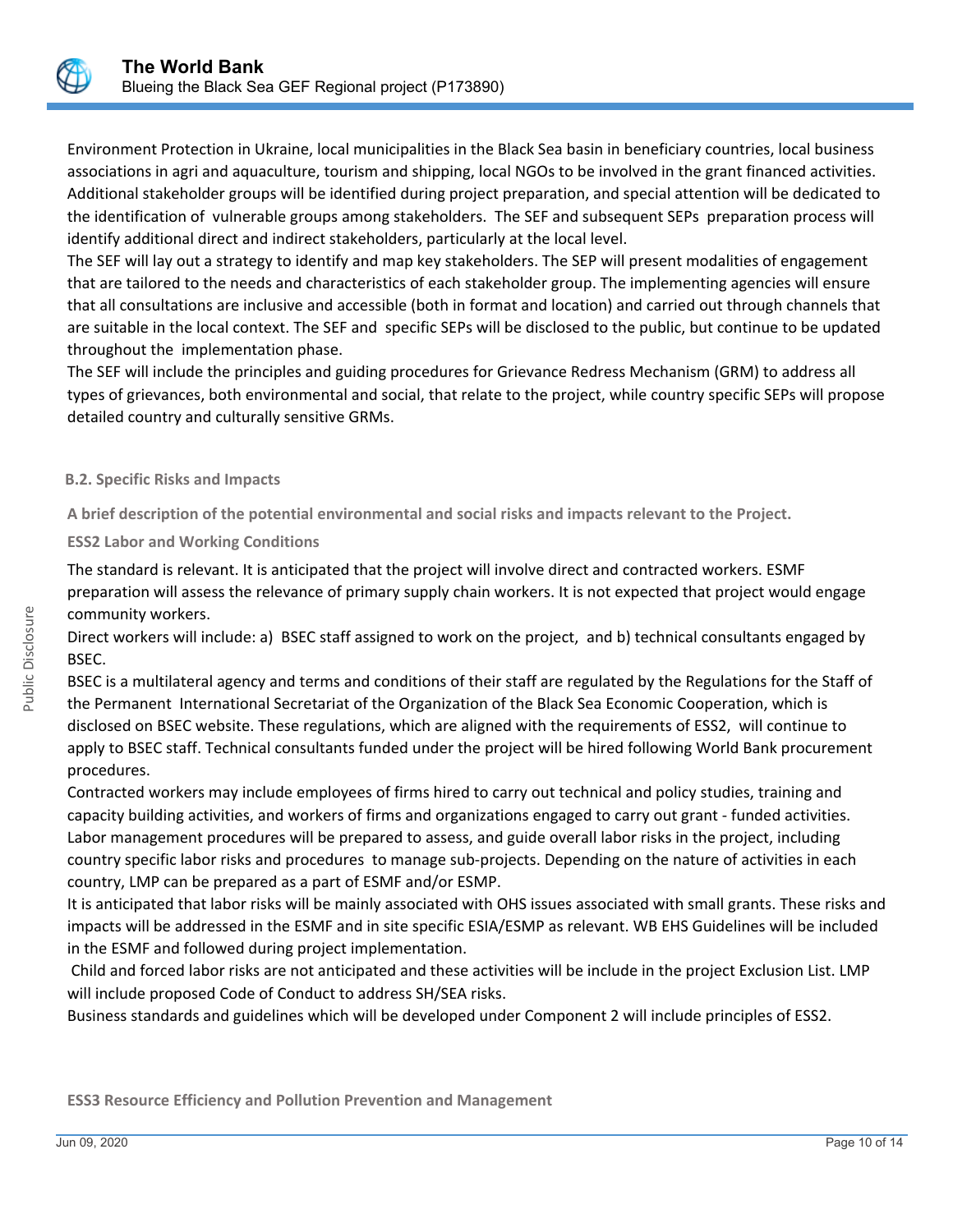

This standard is relevant. The activities that are involved in the project are related to reducing pollution in the Black Sea Basin through enhanced governance, assessment of the regional and national frameworks, development of national plans for pollution reduction and circular economy and support to regional dialogue with strengthened cooperation among the authorities. The SESA will be addressing the water quality and corresponding environmental problems, the pollution sources and means to mitigate those and will inform the overall project design accordingly.

The grants for innovations for pollution reduction will be integrated with the requirements of the ESS3 as the eligibility criteria for selection. The ESMF will be addressing the impacts associated with those investments such as noise, dust, waste generation and management, energy use etc. Site-specific ESA documents (ESMPs) will assess the associated risks and impacts and present means to avoid/mitigate such impacts. The ESMPs will also address efficient use of resources such as energy and water as appropriate for each grant proposal.

The potential environmental impacts associated with the project funded activities will be generally positive since the project preparation will consider wastewater treatment, water depollution or water recycling facilities. If a prefeasibility study would be supported by the project, it will assess the potential environmental risks such as noise, dust and waste generation with respect to construction and operation phases of the potential investment and will integrate the provisions regarding ESS3 into the ToR for conducting ESIA and ESMP. The assessments will consider WBG General and industry-specific EHS Guidelines where necessary in accordance with

the project design.

# **ESS4 Community Health and Safety**

The standard is relevant because the implementation of the activities funded under small grants component, may cause temporary disturbance to local communities. The requirements of the standards will be addressed under the project ESMF, while site-specific risk and impacts such as temporary traffic disruptions will be elaborated with appropriate mitigation measures to prevent or minimize the risks and impacts through site specific ESF instruments which shall be in line with the WBG Environmental Health and Safety Guidelines (EHSGs).

Small civil works or installation activities will carry out community health and safety sessions during installation works, if relevant, will adhere to the requirements of site-specific ESMPs. Labor influx is not anticipated. SEA risk is assessed as low. Code of Conduct will be implemented for grants' activities.

Pollution and environmental degradation in Black Sea can negatively affect the health and safety of local communities in coastal areas. The SESA process will consider community health and safety risks and impacts and propose solutions to mitigate such impacts though national plans.

# **ESS5 Land Acquisition, Restrictions on Land Use and Involuntary Resettlement**

The standard is not relevant. The project will not finance activities will require land acquisition, restriction to land use and involuntary resettlement.

**ESS6 Biodiversity Conservation and Sustainable Management of Living Natural Resources**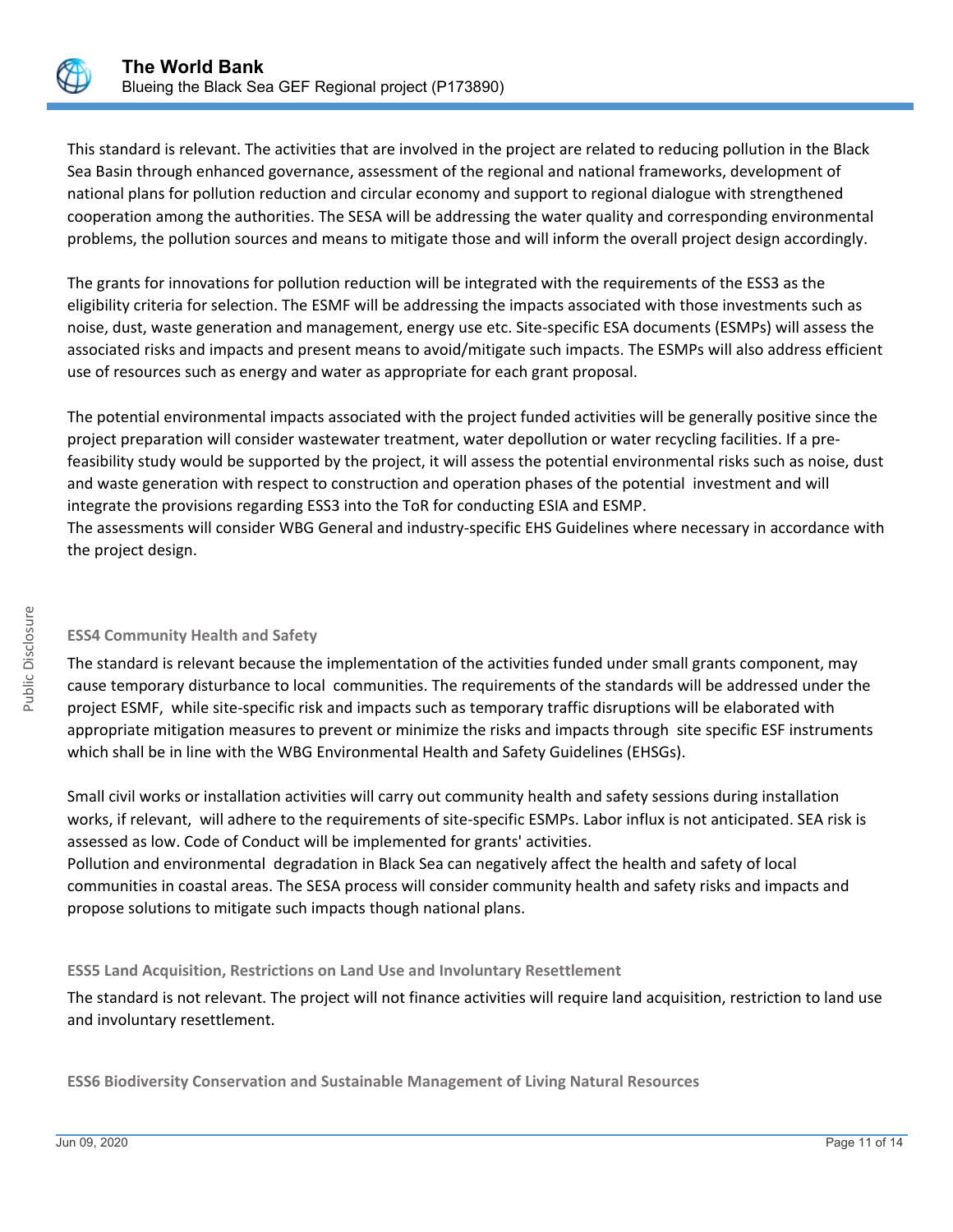

This standard is relevant. The project will have important environmental benefits due to the nature of the activities proposed. Black Sea Region is rich in biodiversity and includes many important protected areas in all riparian countries. The SESA and ESMF will provide for an assessment of the current biodiversity status in the Black Sea Basin area and identify sensitive/protected areas and habitats which would fall under the region of project implementation. The SESA will consider protection of the habitats as well as availability of provisioning ecosystem services to local communities and enhance sustainable management of natural resources.

ESMF will include provisions on ESS6 considering the impacts of the investments within the scope of the project and will screen out the activities which are likely to adversely impact critical habitats. The site-specific ESMPs to be prepared for grants will also address potential impacts and relavant measures to avoid/mitigate those, on biodiversity. ToRs that will be prepared for capacity building activities for establishment of sustainable business standards and pre- feasibility study for potential investment will integrate aspects of conservation of protected areas as well as the sustainable management of natural resources.

**ESS7 Indigenous Peoples/Sub-Saharan African Historically Underserved Traditional Local Communities**

This standard is not relevant since there are no known indigenous people living in the region.

## **ESS8 Cultural Heritage**

Public Disclosure

Public Disclosure

This standard in currently not relevant. None of the activities within the scope of the project are anticipated to have impacts on cultural heritage and such activities in the scope of investments will not be eligible for financing. The projects with adverse impacts on the cultural heritage will be screened out through the ESMF and SESA.

## **ESS9 Financial Intermediaries**

This standard is currently not relevant since the project will not involve any FIs.

| <b>C. Legal Operational Policies that Apply</b>               |    |
|---------------------------------------------------------------|----|
| OP 7.50 Projects on International Waterways                   | No |
| The project has no activity triggering OP 7.5.                |    |
| OP 7.60 Projects in Disputed Areas                            | No |
| The project has no activity taking place in disputed area.    |    |
| <b>III. WORLD BANK ENVIRONMENTAL AND SOCIAL DUE DILIGENCE</b> |    |

#### **A. Is a common approach being considered?** No **No. 2016** No. 2016 No. 2017 No. 2018 No. 2018 No. 2019 No. 2019 No

#### **Financing Partners**

#### Not applicable.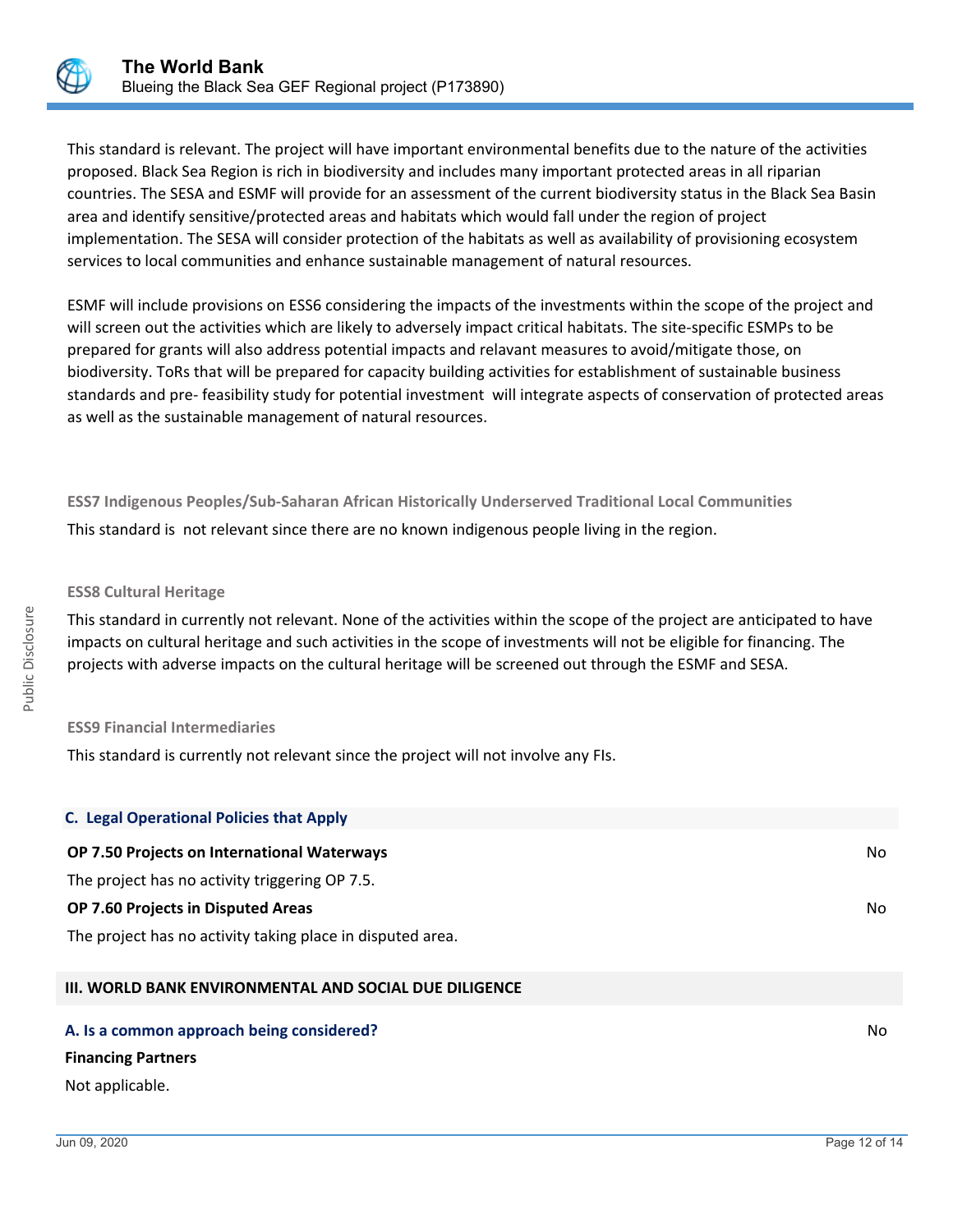

#### **B. Proposed Measures, Actions and Timing (Borrower's commitments)**

#### **Actions to be completed prior to Bank Board Approval:**

Development of Terms of Reference for Strategic Environmental and Social Assessment (SESA) before appraisal Development, disclosure and consultation of Environmental and Social Management Framework (ESMF) before appraisal

ToRs for capacity building activities before appraisal

Development, disclosure and consultation of Stakeholder Engagement Framework (SEF) before appraisal Development, disclosure of labor management procedures (LMP) before appraisal

Development, agreement between the Borrower and the Bank on and disclosure of the ESCP before appraisal

#### **Possible issues to be addressed in the Borrower Environmental and Social Commitment Plan (ESCP):**

Implementation of the ESMF

Preparation of the site specific ES documents (ESIA and ESMPs)

Conducting SESA for national action plans and business standards and guidelines

Development and implementation of the training plans in consideration of ESS requirements

Preparation of ToRs for pre-feasibility studies in consideration of ESS requirements

Development of the pre-feasibility study in consideration of ESS requirements

Implementation of LMP, establishment and maintenance of workers' GRM

Development, disclosure, consultation and implementation of country-specific SEP including establishment and maintenance of GRM

## **C. Timing**

#### **Tentative target date for preparing the Appraisal Stage ESRS** 02-Nov-2020

#### **IV. CONTACT POINTS**

| <b>World Bank</b> |                         |        |                                                 |
|-------------------|-------------------------|--------|-------------------------------------------------|
| Contact:          | <b>Berengere Prince</b> | Title: | Lead Natural Resources Management<br>Specialist |
| Telephone No:     | +1-202-473-0536         | Email: | bprince@worldbank.org                           |
| Contact:          | Gulana Hajiyeva         | Title: | Senior Environmental Specialist                 |
| Telephone No:     | 5255+2241               | Email: | ghajiyeva@worldbank.org                         |

#### **Borrower/Client/Recipient**